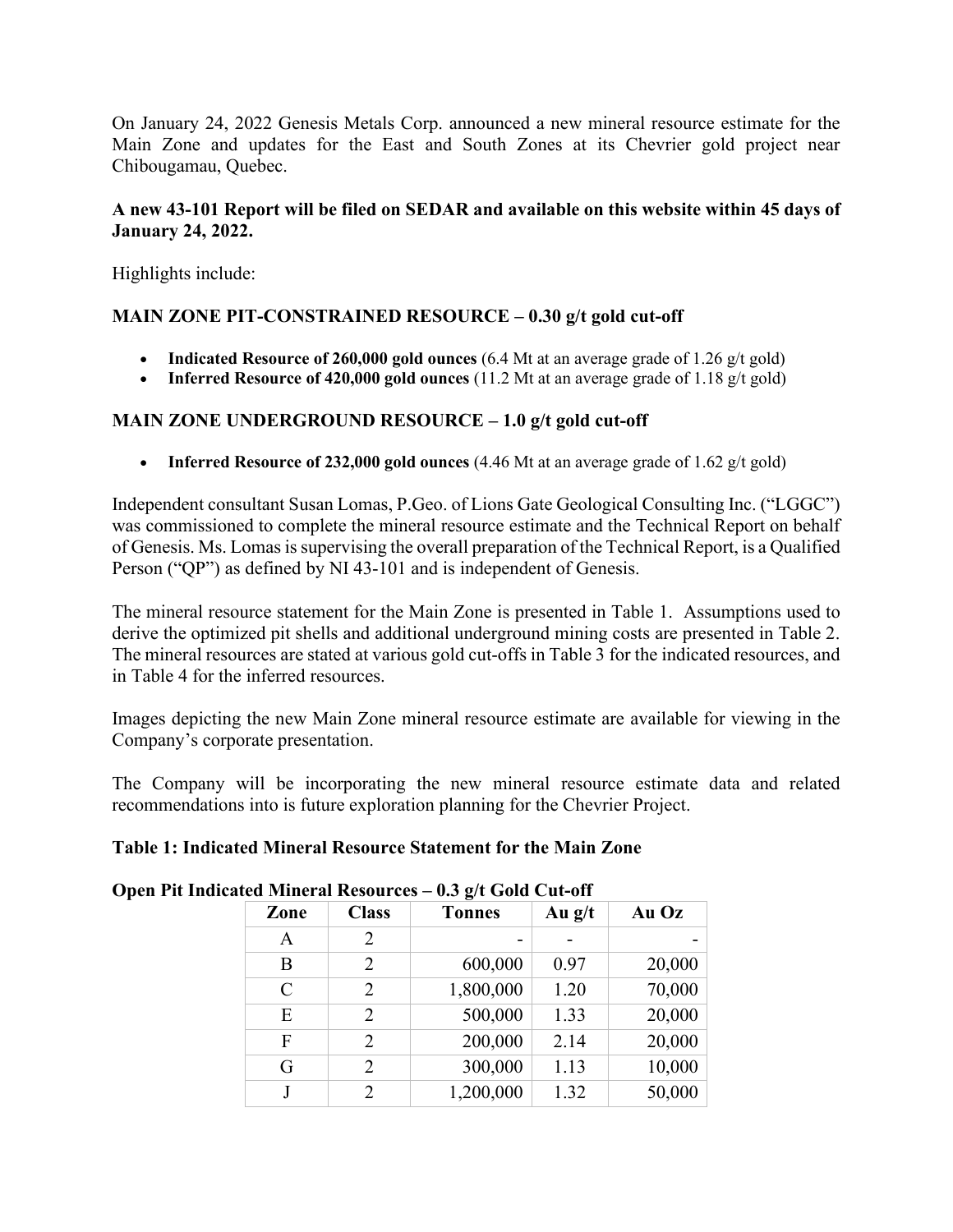|     | 700,000   | 1.35 | 30,000  |
|-----|-----------|------|---------|
|     | 900,000   | 1.20 | 40,000  |
| M   | 100,000   | 1.41 | 10,000  |
| All | 6,400,000 | 1.26 | 260,000 |

#### **Open Pit Inferred Mineral Resources – 0.3 g/t Gold Cut-off**

| Zone | <b>Class</b> | <b>Tonnes</b> | Au $g/t$ | Au Oz   |
|------|--------------|---------------|----------|---------|
| A    | 3            | 400,000       | 0.91     | 10,000  |
| B    | 3            | 1,100,000     | 1.07     | 40,000  |
| C    | 3            | 2,400,000     | 1.21     | 90,000  |
| E    | 3            | 1,200,000     | 1.27     | 50,000  |
| F    | 3            | 600,000       | 1.59     | 30,000  |
| G    | 3            | 400,000       | 0.98     | 10,000  |
| J    | 3            | 1,500,000     | 0.99     | 50,000  |
| K    | 3            | 1,400,000     | 1.31     | 60,000  |
| L    | 3            | 1,700,000     | 1.19     | 70,000  |
| M    | 3            | 500,000       | 0.97     | 10,000  |
| All  | 3            | 11,200,000    | 1.18     | 420,000 |

#### **Underground Inferred Mineral Resources – 1.0 g/t Gold Cut-off**

| Zone        | <b>Class</b> | <b>Tonnes</b> | Au $g/t$ | Au Oz   |
|-------------|--------------|---------------|----------|---------|
| $\mathbf C$ | 3            | 2,550,000     | 1.69     | 139,000 |
| F           | 3            | 190,000       | 1.53     | 10,000  |
| J           | 3            | 430,000       | 1.29     | 18,000  |
| $\mathbf K$ | 3            | 190,000       | 1.35     | 8,000   |
| L           | 3            | 1,090,000     | 1.65     | 57,000  |
| All         | 3            | 4,460,000     | 1.62     | 232,000 |

<sup>1</sup>Mineral Resources are not Mineral Reserves and do not have demonstrated economic viability. There is no certainty that all or any part of the Mineral Resources estimated will be converted into Mineral Reserves. The estimate of Mineral Resources may be materially affected by environmental, permitting, legal, title, taxation, socio-political, marketing, or other relevant issues. The CIM definitions were followed for the classification of Indicated and Inferred Mineral Resources. The quantity and grade of reported Inferred Mineral Resources in this estimation are uncertain in nature and there has been insufficient exploration to define these Inferred Mineral Resources as an Indicated Mineral Resource and it is uncertain if further exploration will result in upgrading them to an Indicated Mineral Resource category.

### **Table 2: Open Pit and Underground Assumptions**

| Price of gold (US\$/troy oz) | <b>US\$1800</b> |
|------------------------------|-----------------|
|                              |                 |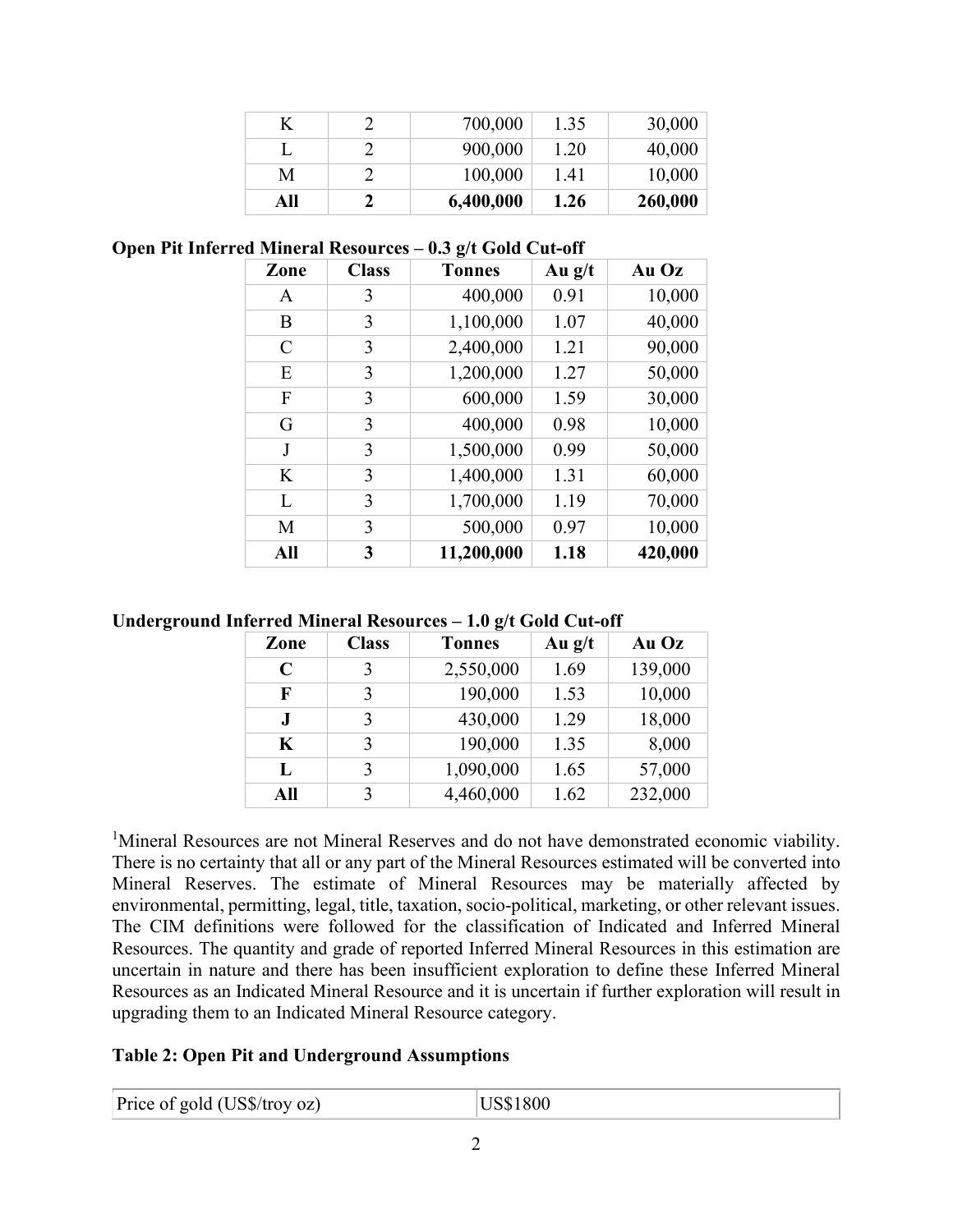| Exchange rate (US\$/C\$)                           | 1.30     |
|----------------------------------------------------|----------|
| Grams per troy ounce $(g$ /troy oz)                | 31.1035  |
| Price of gold $(C\frac{f}{g})$                     | C\$23    |
| Open Pit Mining Cost (C\$/t)                       | C\$2.60  |
| Underground Mining Cost (C\$/t)                    | C\$50.00 |
| Processing + G&A Cost $(C\$/t)$                    | C\$20.00 |
| Mill Recovery                                      | 95%      |
| Pit Slope (degrees)                                | 45       |
| Open Pit Reporting Cut-off $(g/t \text{ gold})$    | 0.30     |
| Underground Reporting Cut-off $(g/t \text{ gold})$ | 1.00     |

### **Table 3: Open Pit Sensitivities to Cut-off Grade Indicated Mineral Resources**

| Cut-off | Zone | <b>Class</b>  | <b>Tonnes</b> | Au $g/t$ | Au Oz   |
|---------|------|---------------|---------------|----------|---------|
| 0.20    | All  | 2             | 6,500,000     | 1.25     | 260,000 |
| 0.25    | A11  | 2             | 6,400,000     | 1.25     | 260,000 |
| 0.30    | All  | 2             | 6,400,000     | 1.26     | 260,000 |
| 0.35    | All  | $\mathcal{P}$ | 6,300,000     | 1.27     | 260,000 |
| 0.40    | All  | $\mathcal{P}$ | 6,200,000     | 1.29     | 260,000 |
| 0.45    | All  | 2             | 6,000,000     | 1.31     | 250,000 |
| 0.50    | All  | $\mathcal{P}$ | 5,800,000     | 1.34     | 250,000 |

# **Inferred Mineral Resources**

| Cut-off | Zone | <b>Class</b> | <b>Tonnes</b> | Au $g/t$ | Au Oz   |
|---------|------|--------------|---------------|----------|---------|
| 0.20    | All  | 3            | 11,300,000    | 1.16     | 420,000 |
| 0.25    | All  | 3            | 11,300,000    | 1.17     | 420,000 |
| 0.30    | All  | 3            | 11,200,000    | 1.18     | 420,000 |
| 0.35    | A11  | 3            | 11,000,000    | 1.19     | 420,000 |
| 0.40    | All  | 3            | 10,600,000    | 1.22     | 420,000 |
| 0.45    | All  | 3            | 10,300,000    | 1.24     | 410,000 |
| 0.50    | A11  | 3            | 10,000,000    | 1.27     | 410,000 |

# **Table 4: Underground Sensitivities to Cut-off Grade**

# **Inferred Mineral Resources**

| Cut-off | Zone | <b>Class</b> | <b>Tonnes</b> | Au $g/t$ | Au Oz   |
|---------|------|--------------|---------------|----------|---------|
| 0.80    | all  |              | 4,720,000     | 1.58     | 240000  |
| 0.90    | All  |              | 4,460,000     | 1.62     | 232,000 |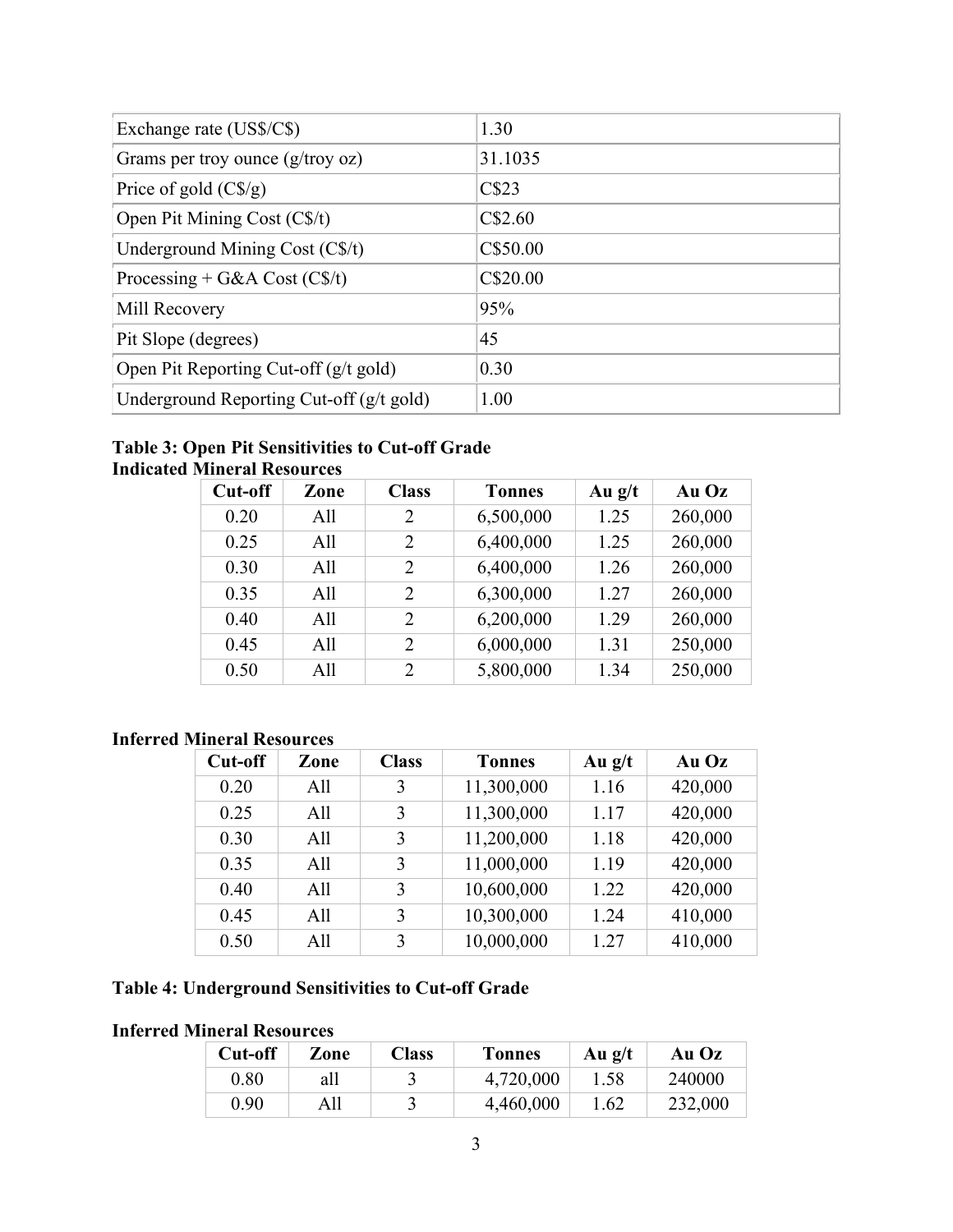| 1.00 | All | 3 | 4,460,000 | 1.62 | 232,000 |
|------|-----|---|-----------|------|---------|
| 1.10 | All |   | 4,140,000 | 1.66 | 222,000 |
| 1.25 | All |   | 3,690,000 | 1.73 | 205,000 |
| 1.50 | All |   | 2,210,000 | 1.96 | 139,000 |
| 2.00 | All | 3 | 740,000   | 2.43 | 58,000  |

#### **South and East Zones Mineral Inventory**

For the South Zone deposit, located immediately southwest and along strike from the Main Zone, a mineral inventory was updated based on remodelling of the mineralization and grade estimations into a block model. Tabulations within pitshells using gold prices of US\$1700 and US\$1870/oz provided tonnage and grade ranges for the South Zone deposit between 13 to 31 Mt at 0.70 to 0.60 g/t gold, respectively using a 0.30 g/t gold cut-off. This stated potential quantity and grade is conceptual in nature as there is currently insufficient exploration at this zone to define a mineral resource and it is uncertain if further exploration will result in the target being delineated as a mineral resource. The deposit modelling was based on 18 historic drillholes over a strike length of 1100 metres. Genesis will have to complete infill drilling to increase the confidence in continuity and gold grades derived from the historical drillholes in this deposit.

A previously reported mineral resource estimation for the East Zone in 2019 has been reviewed and downgraded to a mineral inventory due to too few drillholes and uncertainty related to the continuity of the mineralization. LGGC assessed the 44,000 Oz of underground and In-pit Inferred Mineral Resources was too small to meet the requirement of *Reasonable Prospects of Eventual Economic Extraction*. The open pit mineral inventory is between 0.3 and 0.4 Mt at 1.23 to 1.26 g/t gold and underground mineral inventory between 0.20 and 0.70 Mt at 1.20 to 1.25 g/t gold. These values are based on the interpreted solids and blocks from the 2019 model but filtered using different zone combinations. This stated potential quantity and grade is conceptual in nature as there is currently insufficient exploration at this zone to define a mineral resource and it is uncertain if further exploration will result in the target being delineated as a mineral resource. The East Zone modelling was based on 32 drillholes over a strike length of 750 metres.

#### **Main Zone Resource Estimate Methodology**

For the Main Zone, the drill hole database is comprised of 220 holes with 63,640 metres of drilling. The mineral resource estimate is based on 174 drill holes over a strike length of 1400 metres intersecting the mineralized orebodies using 1.0 metre composites  $(N=5,362)$ . Extreme assay grades were capped and a restricted outlier strategy was applied to composites to allow elevated gold grades to influence local blocks. Correlograms were modeled to assess the gold grade continuity of each zone. Gold grades were estimated into 10x10x5 m blocks using ordinary kriging (OK) method, with additional runs using inverse distance squared  $(ID<sup>2</sup>)$  and nearest neighbour (NN) methods for validation purposes. The estimates were validated and classified based on the gold grade continuity and drillhole density. Estimation methodology and classification were completed compliant to the standards of the Canadian Institute of Mining, Metallurgy and Petroleum (CIM).